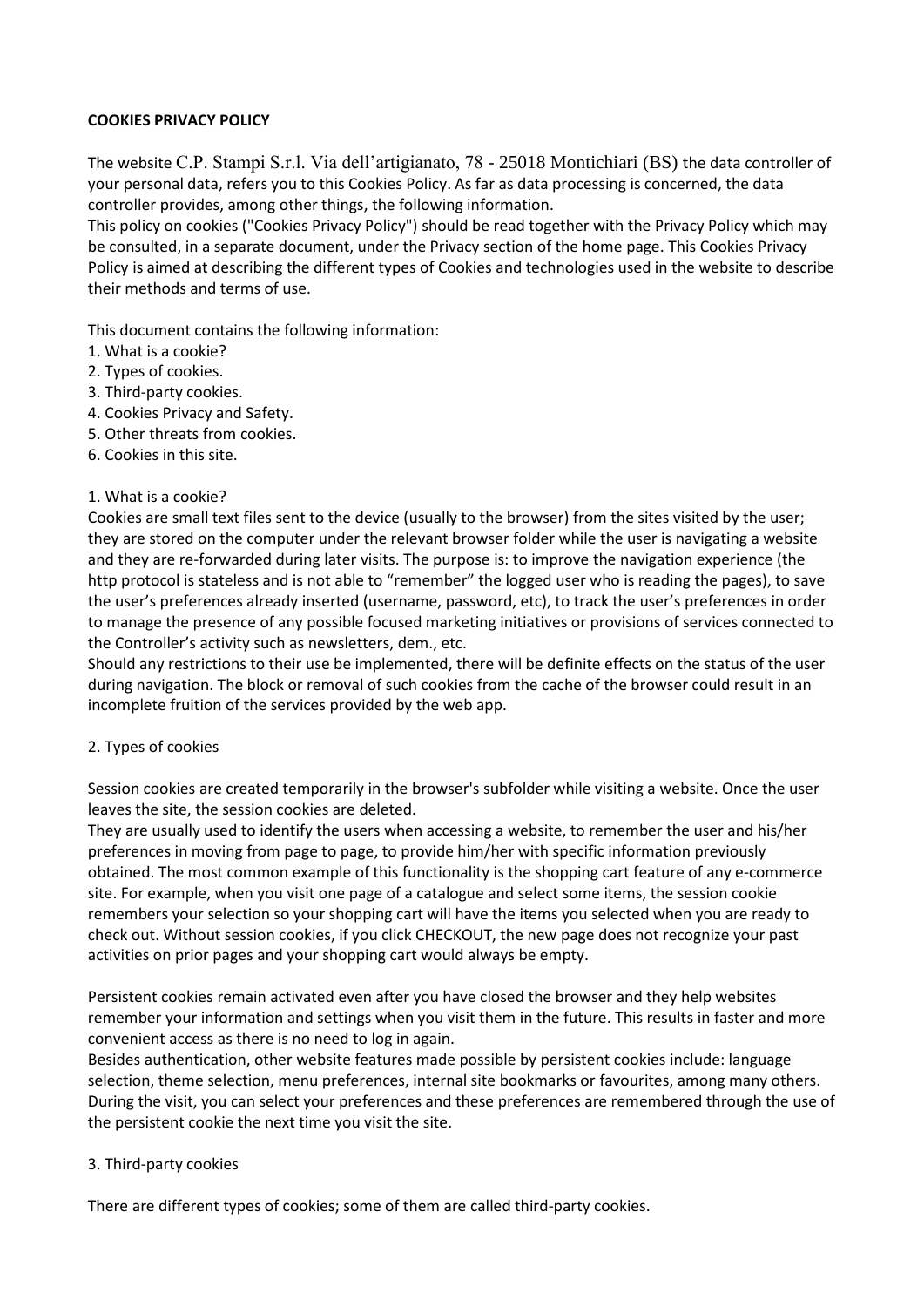They are used, for example, by the first site that the user has visited and they contain advertisements from another server or a third-party site.

The browser assembles the information fed from differing sources so all items appear on the same page thus creating a cookie in the relative browser's folder.

All these cookies can be removed directly from the browser setting or it is possible to prevent them from being created. In this case some services provided by the site might not operate as usual and it might not be possible to access the site or the user's preferences could be lost if there is no associated cookie; the information could be displayed in a wrong local format or not be available.

Web Beacons : also called "tracking pixels", "gifs 1x1", "pixel gifs", "pixel tags" or "action tags" are graphic images usually no larger than 1 pixel x 1 pixel that are used to collect anonymous information concerning the behaviour of the user visiting the website and to offer personalised contents. They also allow for the identification of the type of browser and the words inserted by the users in the search engines to reach the website.

Web Beacons present in e-mails allow the user to know if he has received opened or clicked on the links provided by the e-mail received.

Flash Cookies or Local shared objects (LSOs): the websites may use Flash contents displayed in the pages to record some information on the device.

Similar to HTTP cookies, Local Shared Objects may be used by the websites to collect information or to track the user's internet activity when navigating between websites. Online banks and advertisers can use Local Shared Objects for monitoring purposes.

Functionality cookies are used to provide enhanced services and to remember the settings in order to improve the surfing experience such as providing the user with the last site accessed. They are never used for any purposes other than those described and sometimes they are "strictly necessary" for the functionality/services implemented on the website.

Google Analytics is a service offered by Google which generates detailed statistical surveys concerning the traffic of a website and the traffic source. It is the most used statistical service. Google Analytics can monitor visitors coming from links external to the site such as search engines and social networks, direct visits and reference sites. It also displays advertisements, pay-per-click, e-mail marketing and links inside PDF files.

You can access informative notice at the following address: http://www.google.it/analytics/learn/privacy.html

### 4. Cookies privacy and safety

Cookies are not viruses, they are only text files which are not interpreted by the browser or recorded. Consequently they cannot be duplicated and disseminated in other networks to be replicated again. Since they cannot carry out these functions, they are not by definition deemed to be viruses. On the other hand, Cookies can be used for harmful purposes.

Since information concerning preferences, the history of the users and the specific navigation between different websites are recorded, cookies can be used as a form of spyware.

Many anti-spyware products are aware of this issue and they commonly point out Cookies as possible threats.

As regards Flash Cookies, Adobe does not directly supply a tool to personalise the setting of Flash Player connected to its management. Instead, to access the various setting offered, it is necessary to access any web page including the creative contents, right click on the mouse, choose Global Storage Settings and then